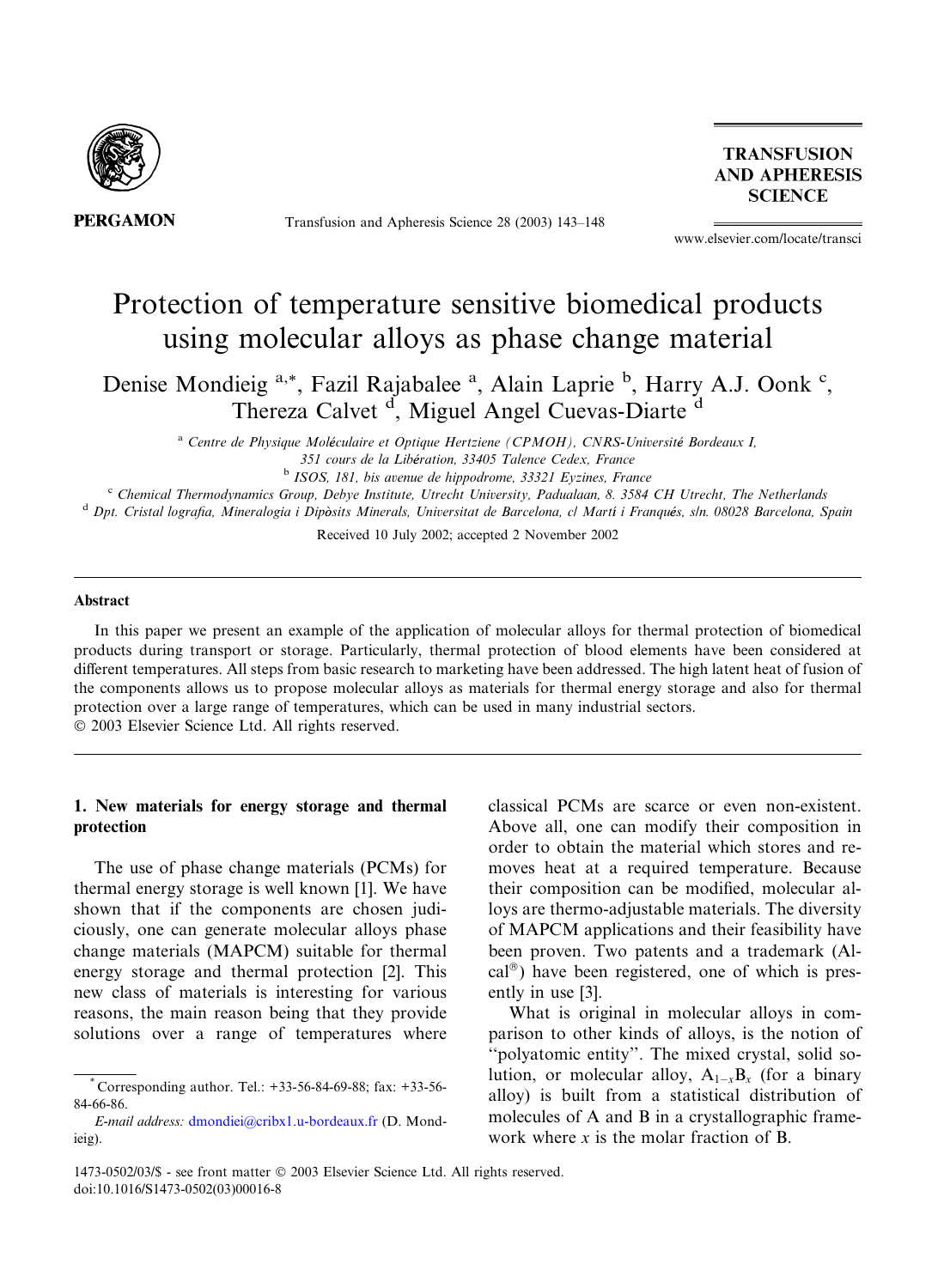Molecular alloys are made on the basis of organic substances. Different families are considered based on various molecule sizes and shapes and different intermolecular interactions. Polymorphism is rich and complex in these types of materials. For each of the alloy components, stable and metastable phases are structurally and thermodynamically characterized. Fundamental work is a necessary basis for a rational choice of potential candidates for energy storage and thermal protection at different application temperatures. Polymorphism behaviour and isomorphism relationships of the pure components, and phase diagram analysis permit us to select binary and ternary alloys as potential candidates for use. Among the different families of substances, the nalkanes give especially interesting MAPCMs. With numerous possible combinations, research into more than 35 (binary and ternary) systems has been carried out. Within this family, it is possible to develop MAPCM for a large domain of applications ranging from  $-50$  to  $+100$  °C. Research into other families like n-alkanols, aliphatic acids, and dicarboxylic acids is also being done.

## 2. Energy storage and thermal protection with MCPAM

The molecular alloys with a high latent heat of transition (usually melting) can be used to store



Fig. 1. Evolution of temperature as function of time: schematic representation of storage (a) and restitution (b) processes. T<sub>solidus</sub> is the solidus temperature (temperature at which the solid starts to melt) and  $T_{\text{liquidus}}$  is the liquidus temperature (temperature at the last particle of solid melts).  $\delta = T_{\text{liquidus}} - T_{\text{solidus}}$  is the thermal window.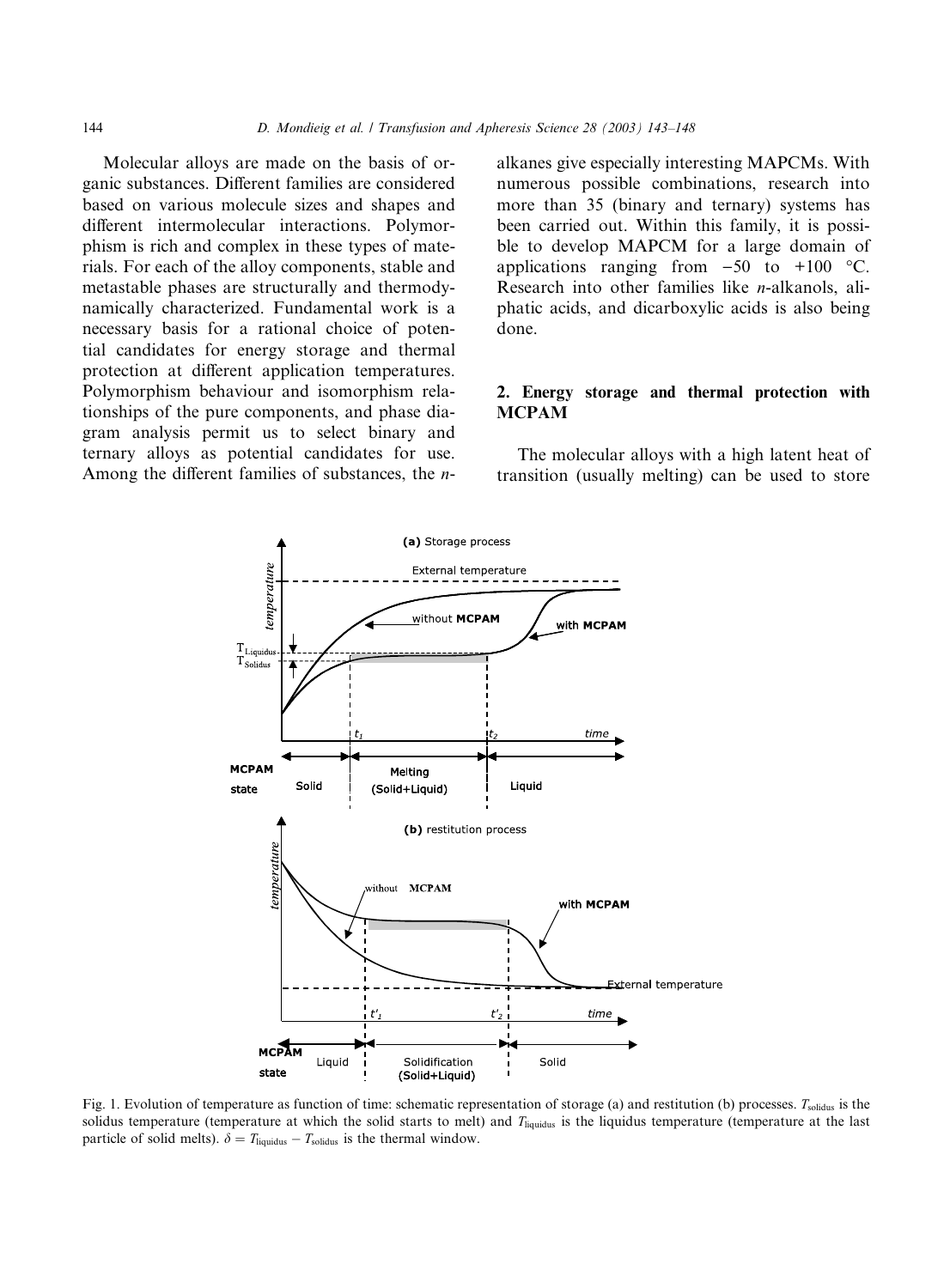energy and provide thermal protection. The alloy melting is, in general, a non-isothermal phenomenon. Melting begins at the solidus temperature, and finishes at the liquidus temperature (Fig. 1). We call the thermal window  $(\delta)$  the temperature range of melting. During melting, the alloy stores energy. During solidification, it releases the same quantity of energy. Fig. 1 shows this process. When a MAPCM is heated, its temperature rises until melting begins (time  $t_1$ ). In this step, a quantity of energy is stored by the alloy in a sensible heat form. During melting (between  $t_1$  and  $t_2$ ) the MAPCM is maintained at a quasi-constant temperature if its thermal window,  $\delta$ , is narrow, and stores the supplied energy in a latent heat form. When all of the MAPCM is melted, its temperature rises again and a new step of sensible heat storage takes place. If the MAPCM is then cooled, the energy restitution step begins. The temperature decreases until the beginning of solidification (between  $t_1'$  and  $t_2'$ ) which happens at

a quasi-constant temperature, and decreases only when all the alloy is solid. The MAPCM releases the same quantity of energy stored during its heating in the form of sensible and latent heat. If we choose an adequate MAPCM, a cycled process can be performed with energy storage and restitution as a result. Obviously, the process time is a function of the latent heat and the quantity of the MAPCM used.

## 3. Protection of temperature sensitive biomedical products

As an example, we will describe a device for thermal protection of biomedical products, particularly blood elements (Fig. 2). A double-walled pouch (Fig. 2- $\circ$ ) containing MAPCM is used. This pouch surrounds the blood bag and is held by a carrier bag (Fig. 2- $\odot$ ). Six of these units are transported in a rigid plastic safety device (Fig.  $2-\circ$ ).



Fig. 2. Packaging for blood thermal protection:  $\circledcirc$  complete safety packing device;  $\circledcirc$  tight pouch with MCPAM;  $\circledcirc$  carrier bag containing the MCPAM pouch.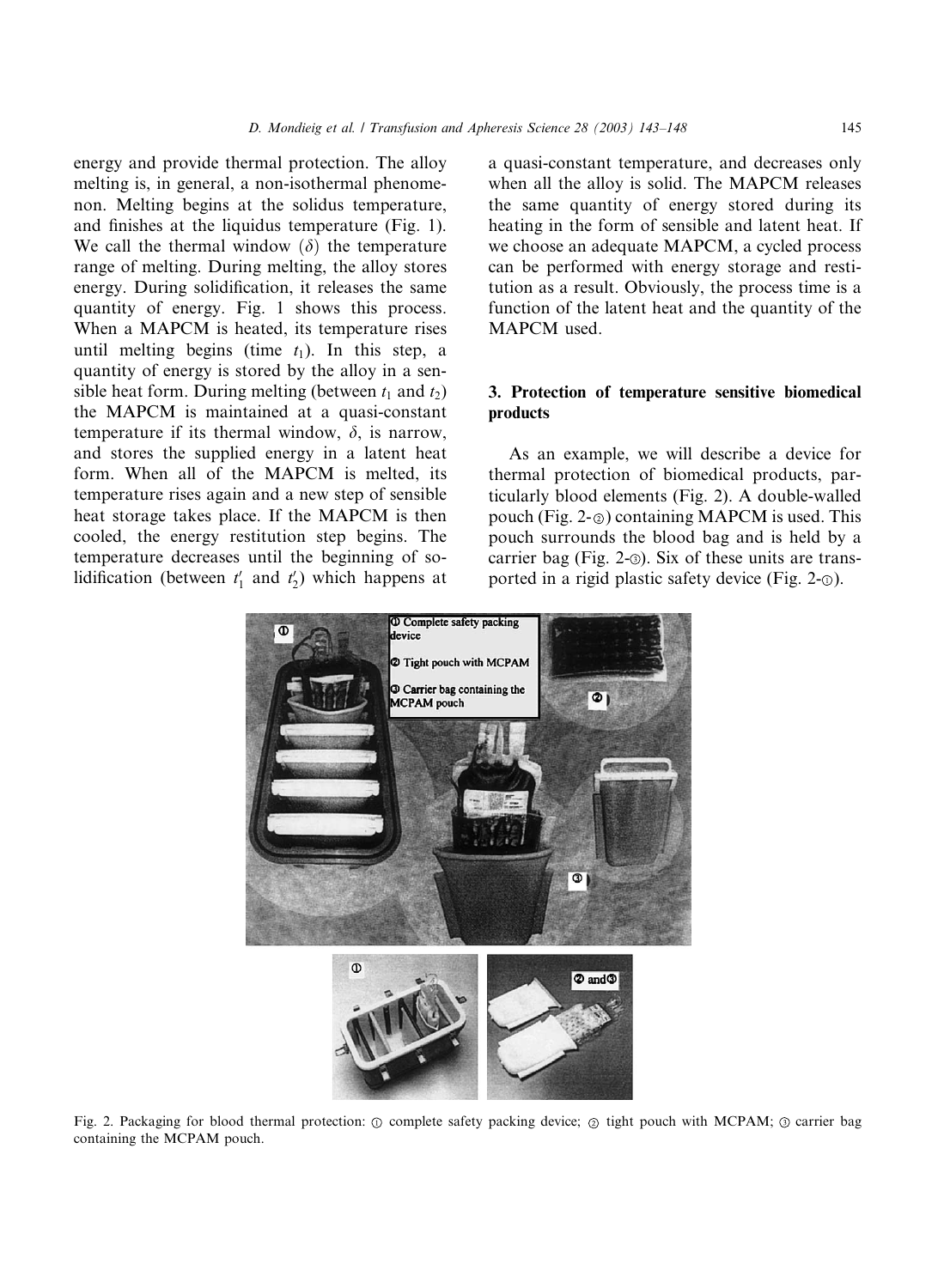The operating principle is simple. The MAPCM pouches are first placed in a freezer to allow MAPCM solidification. When the MCPAM is completely solidified, the MCPAM pouches are displayed as described above (Fig. 2). Then, when the blood is transported with this device at ambient temperature, external calories are stopped by the MAPCM. In the first step, the calories are absorbed by the MAPCM in the solid state, increasing its temperature until the solidus temperature is reached. Thereafter, the calories are used to melt the MAPCM. During MAPCM melting, the device is maintained in a quasi-isothermal situation. The plateau slope is very low due to the very narrow thermal window of the MAPCM. Plateau duration is obviously a function of the conditions of use (external temperature, latent transition heat and quantity of MAPCM involved). As a consequence, the blood inside the container is thermally protected by the MCPAM effect.

Three temperature domains of blood protection have been considered:  $-30$ ,  $+4$  and  $+22$  °C. Subsequently we will describe a particular application to maintain blood at  $(4 \pm 2 \degree C)$  during its transport, for example, from a hospital to its final destination.

### 4. Selection of an appropriate MCPAM

For this purpose, we require a material with a melting and a crystallisation temperature within the +2 °C  $\leq T \leq +6$  °C temperature range. Five pure n-alkanes were chosen with a melting temperature adapted to the desired temperature range:  $C_{12}$ ,  $C_{13}$ ,  $C_{14}$ ,  $C_{15}$  and  $C_{16}$  ( $C_n$  denoted a *n*-alkane with  $n$  carbon atoms in the chain). From a fundamental point of view, the polymorphism of the  $n$ -alkanes in this range of  $n$  were previously determined  $[4]$ . But pure *n*-alkanes are not the cheapest solutions. Moreover, in numerous cases they cannot be used because their melting temperature is not adapted to the application temperatures. These findings led us to develop binary, ternary or multicomponent materials with n-alkanes as components. In the latter case we were able to find a low-priced commercial material with properties close to those previously cited. Among the binary phase diagrams determined in the  $n$ alkane family, five could give binary alloys in the required temperature range:  $C_{12}-C_{14}$ ,  $C_{13}-C_{14}$ ,  $C_{13}-C_{15}$ ,  $C_{14}-C_{15}$  and  $C_{14}-C_{16}$ . Even though some of these binary diagrams are rather complex, in all these cases there is a domain of binary alloys in the form of  $T_p$  (triclinic ordered phase) or  $R_1$  (orthorhombic rotational disordered phase) which melt with a narrow thermal window at temperatures useful for our application and with a sufficiently high melting entropy. As a result of this analysis, we selected several zones of composition in these systems and we elaborated and tested several molecular alloys as potential MAPCMs.

Five ternary systems involving these binary systems could give potential molecular alloys suitable for thermal protection:  $C_{12}-C_{13}-C_{14}$ ,  $C_{13}-C_{14}$  $C_{14}-C_{15}$ ,  $C_{14}-C_{15}-C_{16}$ ,  $C_{12}-C_{14}-C_{16}$  and  $C_{12}-C_{14}-C_{16}$  $C_{16}$ . We analysed some compositions in several particular zones and calculated their solid–liquid equilibrium regions using the Txy-CALC program [5,6]. The aim was to select the compositions with a liquidus temperature adapted to the application, and a thermal window lower than  $2^{\circ}$ C. Examination of both the liquidus and solidus isothermal lines gave us the ternary compositions suitable for the application involved. Several of the selected compositions were elaborated experimentally and tested by differential scanning calorimetry (DSC). Good agreement was obtained with the theoretical results.

From the results obtained for binary and ternary systems, some compositions were selected as potential MAPCM within the temperature range of this study. As molecular alloys elaborated from pure or near pure components are too expensive for commercial application, we were looking for a cheaper molecular alloy. These materials are normally multicomponent. Our objective was to find a multicomponent alloy with similar characteristics to those determined for binary or ternary alloys. One material has been selected. DSC and X-ray powder diffraction analyses have shown that its behaviour is similar to a single phase. Its characteristics are:

- Liquidus temperature ( $T_{\text{liquidus}}$ ): 4.8 °C
- Melting entropy  $(\Delta H)$ : 207 J/g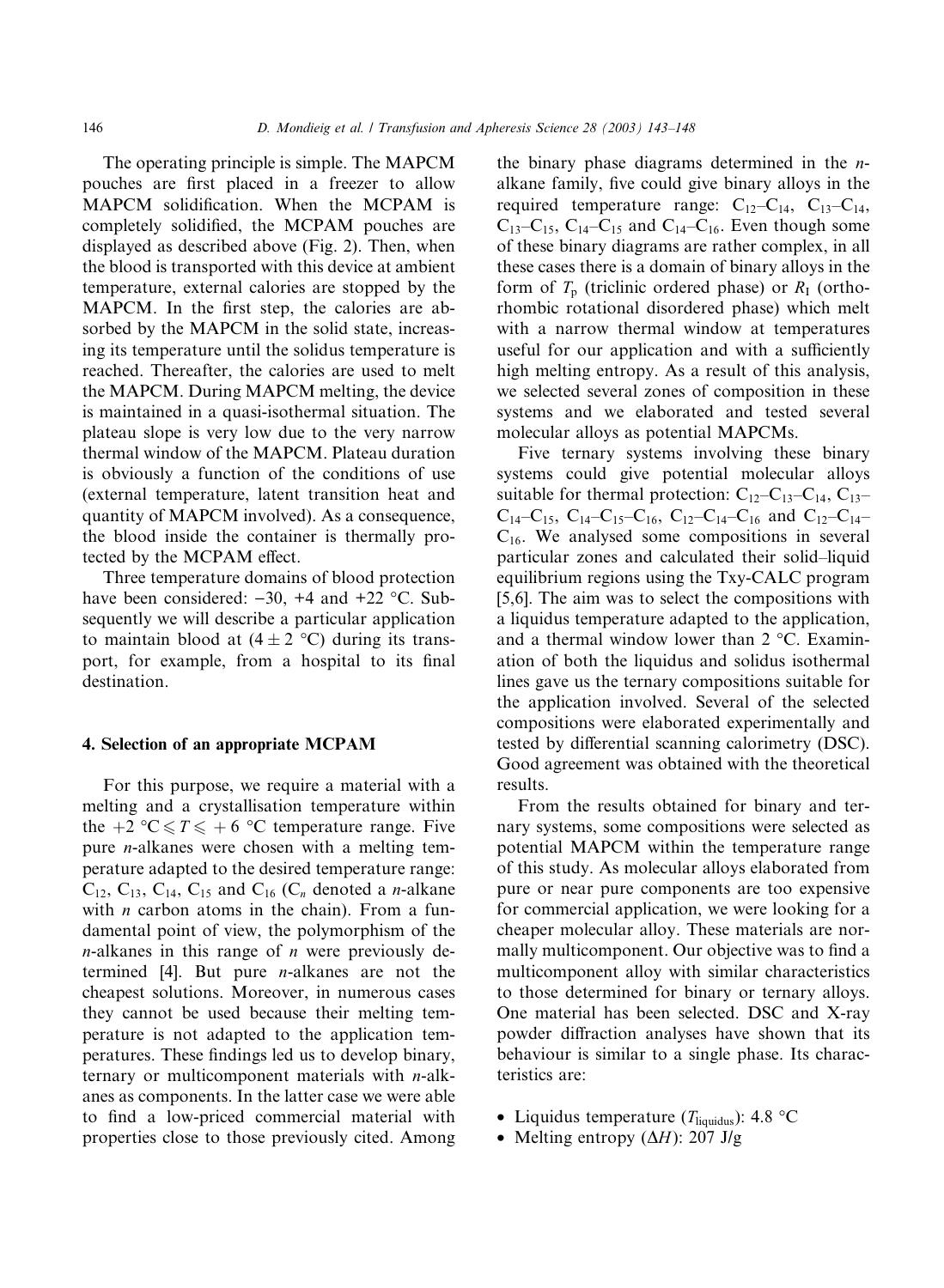• Efficient thermal window  $(\delta)$ : 1.5 °C

The thermal behaviour of this MAPCM tested by DSC over cycles of heating and cooling at a milligram scale showed no differences after cycling.

A prototype was used to test the performance of the proposed system in different situations. The MAPCM (330 g) was situated within the double wall of the pouch with the blood bag in the core. Six blood bags each protected by a MAPCM bag (active package) were placed in a closed rigid box (Fig. 2). The blood temperature and the external temperature were measured by several Pt probes as a function of time.

The results obtained with the proposed prototype show that the effect of the active package is important. The box package including the MAPCM is able to maintain a blood bag at a temperature lower than  $10^{\circ}$ C over 6 h, when kept at an outside temperature of 22  $\degree$ C (the time of protection being, of course, longer if the outside temperature is lower or if the rigid box is protected by an insulating material). This achieves a protection eight times longer than when the blood bag is placed in the box without MCPAM.

## 5. MCPAM applications

Formulations of MCPAM have been also derived for safe transportation packing for effective temperature control at  $-30$  and  $+22$  °C.

A similar methodology has been used to develop:

- A radiant floor with energy storage in molecular alloys (an application temperature close to  $+22$ C) during the night and restitution during the day, for a heat system, in collaboration with Ducasa [7].
- An ''active'' packaging for fresh drink protection (application temperature of  $+10$  °C) in collaboration with Sofrigam [8].
- A device for the dissipation of heat produced by electronic components (application temperature of  $+70$  °C), in collaboration with Thomson [9].
- A packaging for the thermal protection of icecream during transport (application temperature of  $-10$  °C) [10].
- A packaging for the thermal protection of macromolecule monocrystals and others (application temperature of  $+6$  °C), in collaboration with a research institute from Granada [11].

At present, we are studying:

- A thermal protection device for telecommunication components, in collaboration with France-Telecom.
- A thermal protection system for the catering sector, in collaboration with Gaiker, Walter– Pack, and Gastronomia Basca.

#### Acknowledgements

We thank all the members of the REALM (Reseau Europeen sur les Alliages Moleculaires). This work was supported by CICYT (project MAT 97-0371), Generalitat de Catalunya (Grup Consolidat 1996GR0039 and Xarxa Temàtica Aliatges Moleculars), Conseil Régional d'Aquitaine, FEDER and research contracts with the industries implied.

#### **References**

- [1] Lane GA. Solar Heat Storage. Latent Heat Materials. vols. I and II. Florida: CRC Press; 1986.
- [2] Mondieig D, Haget Y, Labrador M, Cuevas-Diarte M, Van der Linde P, Oonk HAJ. Molecular alloys as phase change materials for the storage of thermal energy. Mat Res Bull 1991;26:1091–9.
- [3] Haget Y, Mondieig D, Cuevas-Diarte MA. Compositions utiles notamment comme matériaux à changement de phase pour le stockage et la restitution de l'énergie. Patent FR 91/08695, EP 92915596.8, US 07/988, 949.
- [4] Espeau P, Robles L, Mondieig D, Haget Y, Cuevas-Diarte MA. Mise au point sur le comportement énergétique et cristallographique des *n*-alcanes. I. Série de  $C_8H_{18}$  à C21H44. J Chim Phys 1996;93:1217–38.
- [5] Jacobs MHG, Oonk HAJ. Txy-CALC program. Utrecht University, 1990.
- [6] Metivaud V, Rajabalee F, Oonk HAJ, Mondieig D, Haget Y. Complete determination of the solid (RI)-liquid equilibria of four consecutive n-alkane ternary systems in the